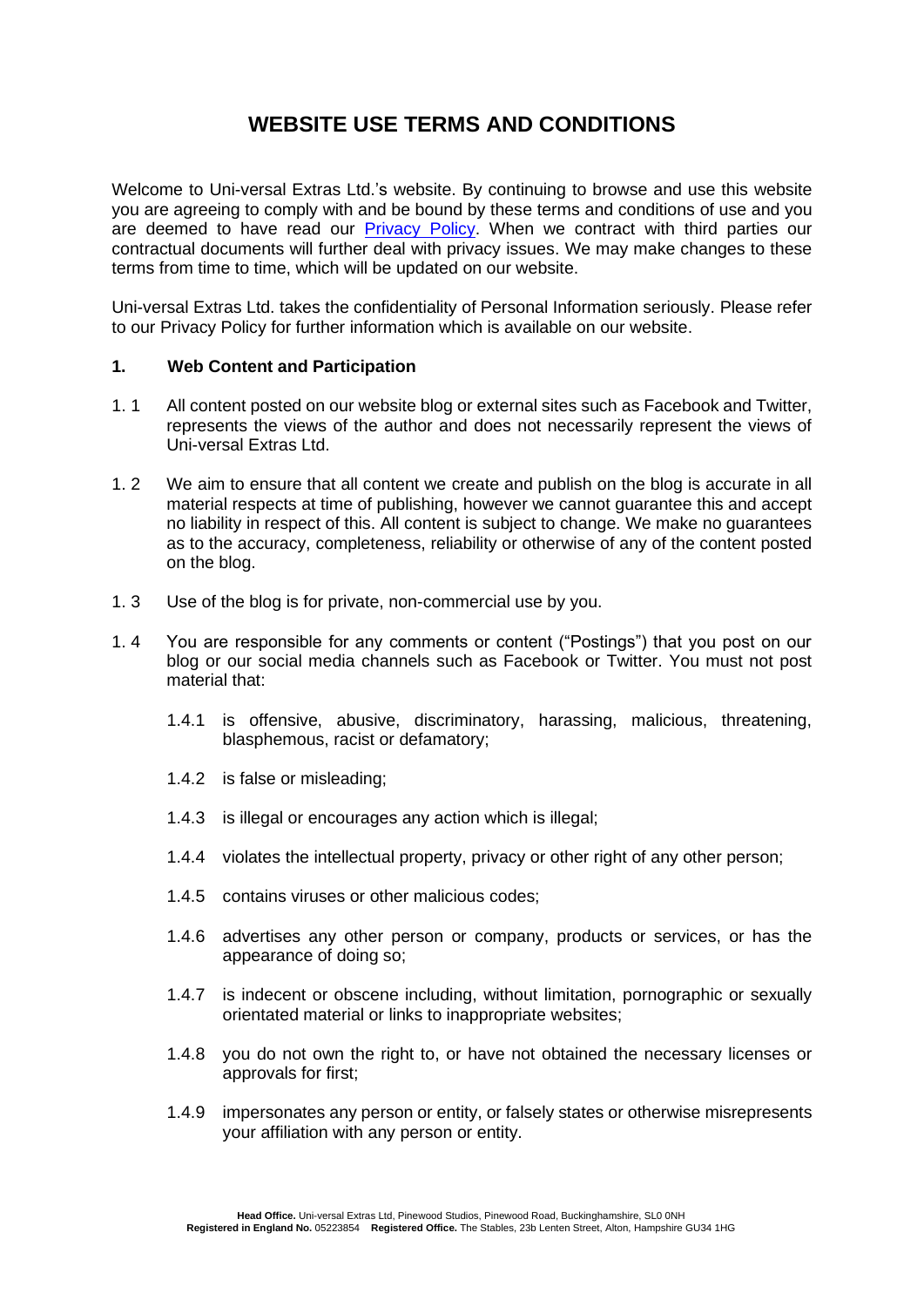- 1. 4 All Postings are the sole responsibility of the user who posted them and we cannot accept responsibility for any comments made on the blog or on any other external sites, such as Facebook. If you see any comments which you feel contravene these terms,<br>or any content which you believe is incorrect, please email or any content which you believe is incorrect, please email marketing@universalextras.co.uk.
- 1. 5 We do not accept any responsibility to vet, monitor or moderate Postings. However we reserve the right at all times to delete or edit Postings at our complete discretion without providing any explanation.
- 1. 6 We are not responsible for the content of any external sites that may be linked to from our website and we do not accept liability for third party sites or resources. Use of third party sites are not covered by our terms and conditions or by our privacy policy and will be governed by the site's own terms and policies which you are advised to check.
- 1. 7 Anything that you post to this blog will be considered non-confidential. By Posting you automatically grant us a non-exclusive, perpetual, non-terminable, worldwide, sublicensable and royalty-free licence and worldwide right and licence to use, reproduce and deal with such content by all means whatsoever.
- 1. 8 Without limitation, you do not have any rights to reproduce, modify, transmit, display, publish, sell, or create derivative works or distribute any part of the blog without obtaining our prior written consent.
- 1. 9 If you fail to comply with any of the terms in section 15, you may be prohibited from using our website blog or Social Media channels in the future and/or we may take further legal action against you.

## **2. Advertisements**

- 2.1 We may sometimes allow third party companies to advertise goods and services on our website. Without limitation, Advertisements may include articles, promotions, competitions, offers, surveys, questionnaires and colour adverts. The appearance of an Advertisement on our website does not necessarily mean that we endorse the advertiser's goods or services.
- 2.2 We always perform our own checks on advertisers and use our best endeavours to check the quality of the advertiser's good or services before we allow them to be advertised on our website.
- 2.3 Whilst we aim to ensure that the Advertisements on our website are accurate at all times, we cannot guarantee this or the accuracy of any advertised product or service and accept no liability in respect to this. You acknowledge that it is your responsibility to:
	- 2.3.1 ensure that any third party products, services or information advertised on this website meet your specific requirements;
	- 2.3.2 make appropriate investigations before proceeding with any online or offline transaction with any third-party company which will be governed by that company's own terms and policies which you are advised to check.
- 2.4 Neither we nor any third parties provide any warranty or guarantee as to the accuracy, timeliness, performance, completeness or suitability of the advertisements offered on this website for any particular purpose. You acknowledge that such information and